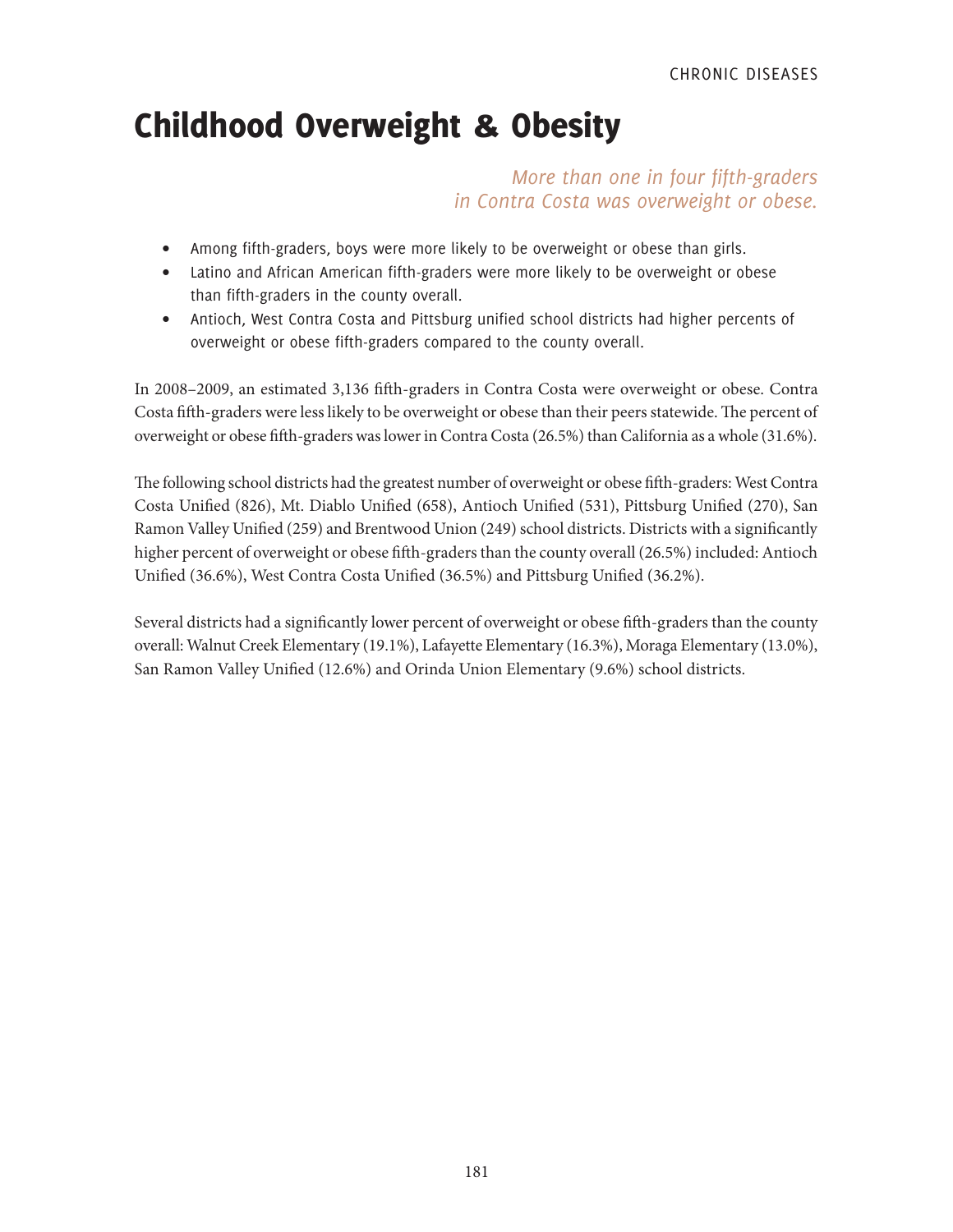| Table 1 ■ Overweight or obese fifth-graders by school district |  |
|----------------------------------------------------------------|--|
| Contra Costa County, 2008-2009                                 |  |

|                                   | <b>Number</b> | Prevalence | In tl           |
|-----------------------------------|---------------|------------|-----------------|
| <b>West Contra Costa Unified</b>  | 826           | 36.5%*     | $"$ ove<br>chil |
| Mt. Diablo Unified                | 658           | 26.2%      | on r<br>take    |
| <b>Antioch Unified</b>            | 531           | 36.6%*     | Cali<br>of E    |
| <b>Pittsburg Unified</b>          | 270           | 36.2%*     | Fitn            |
| <b>San Ramon Valley Unified</b>   | 259           | 12.6%**    | info<br>note    |
| <b>Brentwood Union Elementary</b> | 249           | 27.3%      | this            |
| <b>Martinez Unified</b>           | 69            | 25.0%      |                 |
| <b>Walnut Creek Elementary</b>    | 65            | 19.1%**    |                 |
| <b>Lafayette Elementary</b>       | 58            | 16.3%**    |                 |
| <b>Byron Union Elementary</b>     | 46            | 25.0%      |                 |
| <b>John Swett Unified</b>         | 27            | 24.5%      |                 |
| <b>Moraga Elementary</b>          | 25            | 13.0%**    |                 |
| <b>Orinda Union Elementary</b>    | 24            | 9.6%**     |                 |
| <b>Knightsen Elementary</b>       | 15            | <b>NA</b>  |                 |
| <b>Total</b>                      | 3,136         | 26.5%      |                 |

his report, data on erweight or obese" dren are based measurements en as part of the fornia Department ducation's Physical ess test. For more irmation, see the es at the end of section.

Total includes all fifth-graders for whom data was reported.

\* Significantly higher percent than the county overall.

\*\* Significantly lower percent than the county overall.

Students from low-income communities were more likely to be overweight or obese than those in the county overall. All three Contra Costa school districts with a greater proportion of overweight fifthgraders had a higher percentage of students at schools with fifth-graders who were eligible for free and reduced-priced meals compared to the county overall (40.0%): Pittsburg Unified (80.1%), West Contra Costa Unified (70.0%) and Antioch Unified (56.9%).<sup>1</sup>

The greatest number of overweight or obese fifth-graders in Contra Costa was Hispanic/Latino (1,278) followed by white (897), African American/black (464) and Asian (356). A significantly higher percentage of Hispanic/Latino (36.6%) and African American/black (34.2%) fifth-graders were overweight or obese than fifth-graders in the county overall (26.5%). A significantly lower percentage of Asian (20.7%) and white (18.6%) fifth-graders were overweight or obese than fifth-graders countywide. *[Note: Although the percent overweight or obese Native Hawaiian/Pacific Islander students appears higher than the county, due to the small sample size the estimate is not very precise and therefore it is not statistically significantly different from the county estimate.]*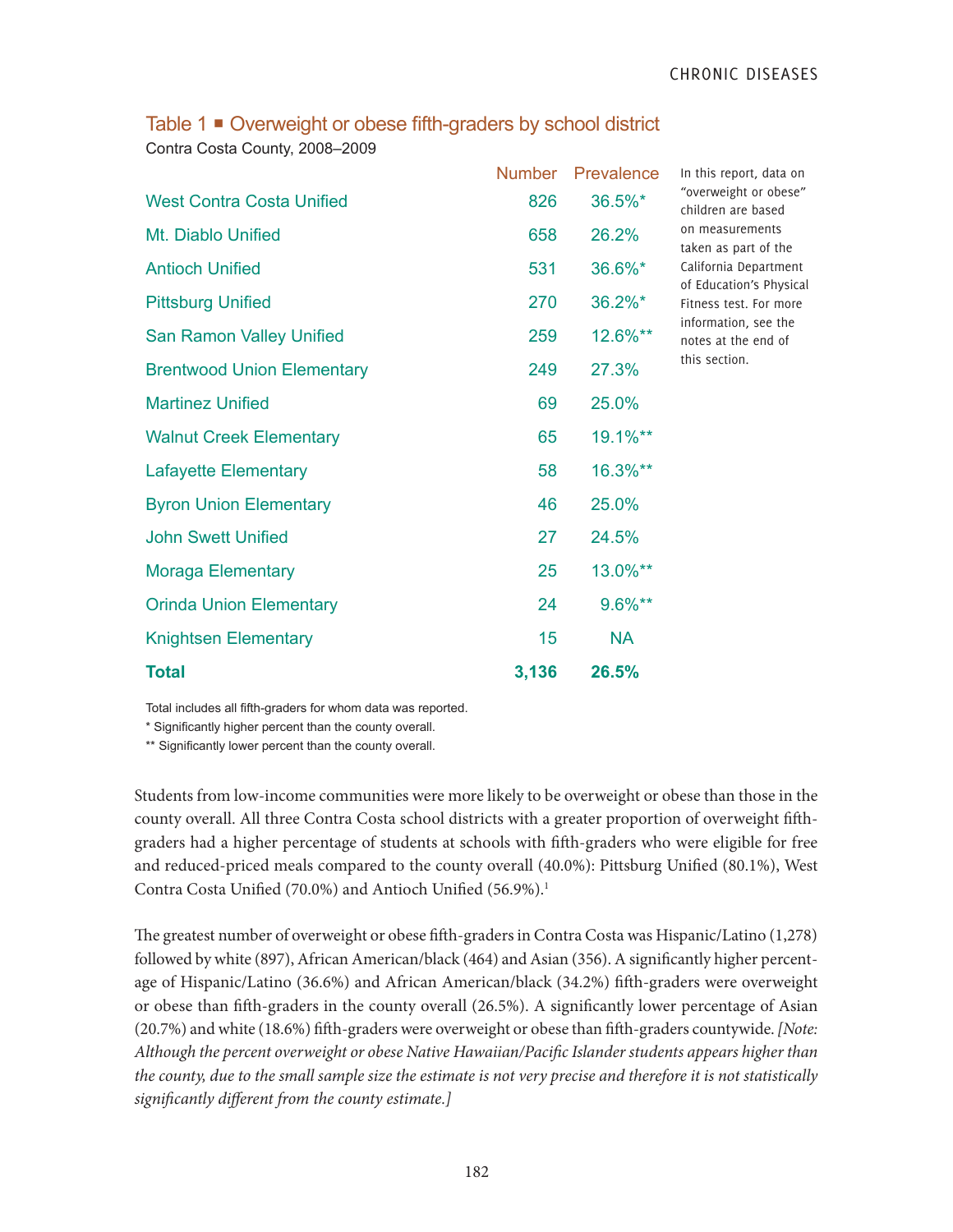|                                  | <b>Number</b> | Prevalence |
|----------------------------------|---------------|------------|
| Hispanic/Latino                  | 1,278         | 36.6%*     |
| White                            | 897           | 18.6%**    |
| <b>African American/Black</b>    | 464           | $34.2\%$ * |
| Asian                            | 356           | 20.7%**    |
| Native Hawaiian/Pacific Islander | 34            | 35.5%      |
| American Indian/Alaska Native    | 16            | <b>NA</b>  |
| <b>Total</b>                     | 3,136         | 26.5%      |

Table 2 ■ Overweight or obese fifth-graders by race/ethnicity Contra Costa County, 2008–2009

Total includes racial/ethnic groups not listed above.

\* Significantly higher percent than fifth-graders in the county overall.

\*\* Significantly lower percent than fifth-graders in the county overall.

In 2008–2009, there were almost twice as many overweight or obese fifth-grade boys as girls in Contra Costa. Among fifth-graders in the county, boys were also more likely than girls to be overweight or obese. More than one-third (34.0%) of fifth-grade boys were overweight or obese compared to less than one-fifth (18.7%) of girls. However, at older ages, boys and girls were equally likely to be overweight or obese. By ninth-grade the percent of overweight or obese boys (25.5%) and girls (26.4%) was similar.

## **What is childhood overweight & obesity?**

Obesity is excess body fat.<sup>2</sup> Body fat can be difficult to measure, so obesity is often identified using body mass index (BMI), a number calculated from height and weight.<sup>3</sup> Although BMI is a fairly good indicator of body fatness, it is not a direct measure of fatness, so a health care provider should determine whether a child has an unhealthy amount of body fat.3

Typically, the terms "overweight" and "obese" for children refer to the Centers for Disease Control and Prevention (CDC) definitions, which are based on BMI ranges for children that vary by gender and age: children with a BMI between the  $85<sup>th</sup>$  and  $95<sup>th</sup>$  percentile for their age and gender are considered overweight; those with a BMI for age at or above the  $95<sup>th</sup>$  percentile are considered obese.<sup>4</sup>

In this report, fifth-grade overweight and obesity data come from the body composition portion of the State Physical Fitness Test. Fifth-graders were considered overweight or obese if their body composition measurement on this test was higher than the "Healthy Fitness Zone" (HFZ). BMI ranges for the HFZ do not exactly match the CDC's ranges for child overweight and obesity mentioned earlier.<sup>5</sup> However, all children with a BMI higher than the HFZ would be considered overweight or obese based on the CDC's standards. Because the HFZ range is slightly more forgiving than the CDC's criteria, the estimates of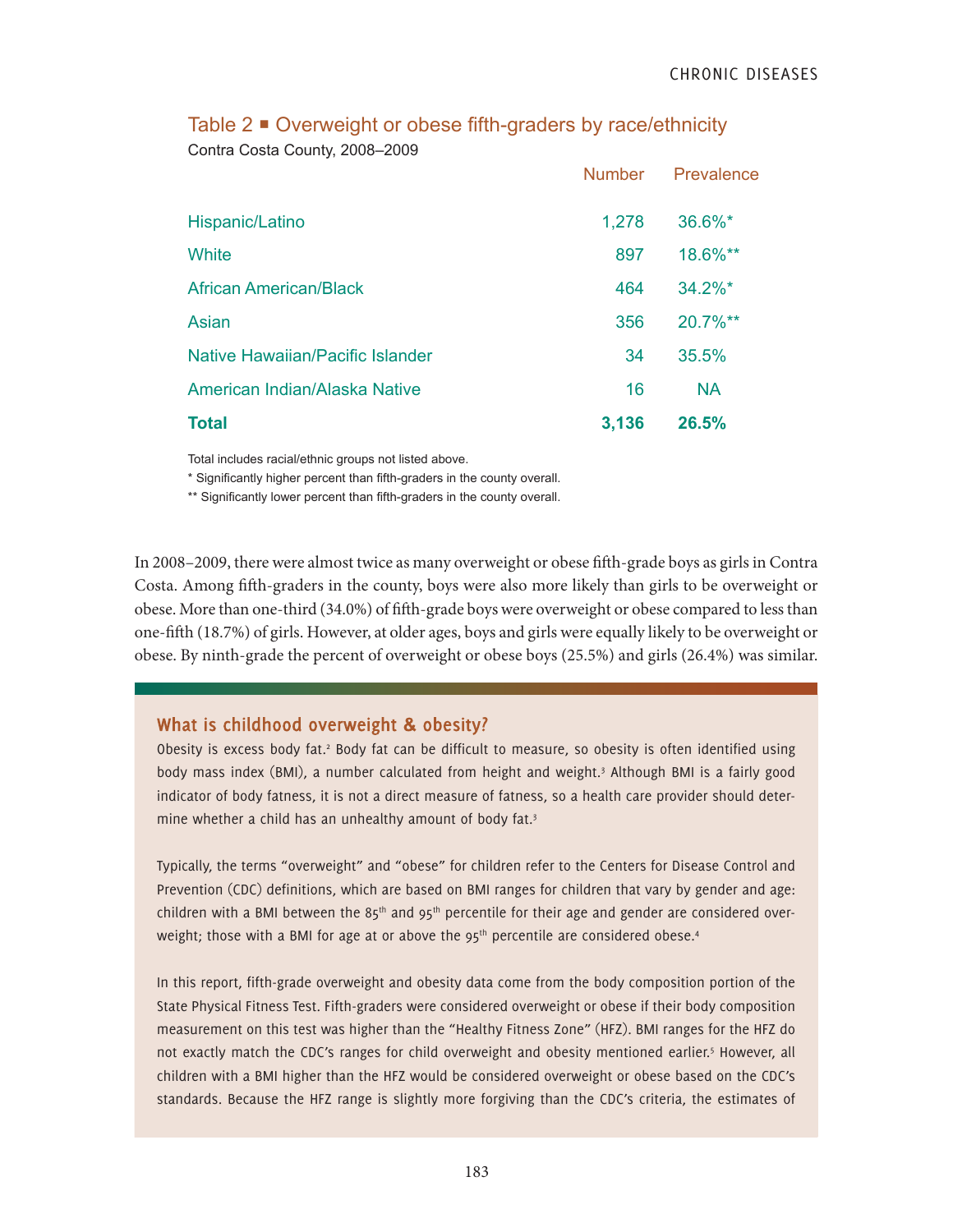the percent of overweight or obese fifth-graders in this report are lower than they would be if the CDC's standards were used.

## **Why is it important?**

In Contra Costa, more than one in four fifth-graders (26.5%) was overweight or obese in 2008–2009 and more than one in seven low-income preschoolers participating in the Child Health & Disability Prevention Program in the county (15.9%) was obese in 2008.<sup>6</sup>

In the United States, nearly one-third (31.7%) of U.S. children and adolescents (2–19 years old) were overweight or obese in 2007–2008.<sup>7</sup> An alarming 16.9% of 2-19 year olds were obese: 10.4% of 2-5 year olds; 19.6% of 6–11 year olds and 18.1% of 12-19 year olds.7 Nationally, the percent of obese schoolaged children and youths in the United States has tripled since 1980. $<sup>7</sup>$ </sup>

Obese young people are at risk for a number of health problems throughout their lives. Children who are obese in their preschool years are more likely to be obese as adolescents and adults.<sup>8</sup> Young people who are obese are more likely than others to develop risk factors associated with cardiovascular disease, including high blood pressure and high cholesterol levels, as well as bone and joint problems and sleep apnea.<sup>9</sup> They are also more likely to become overweight or obese adults and thus to develop related health problems including heart disease, type 2 diabetes, stroke and some forms of cancer.<sup>9</sup> Social pressures related to being too heavy can contribute to low self-esteem and other social and psychological consequences among young people.9

In addition to the health and quality-of-life implications, the financial burden of this disease is tremendous. Childhood obesity is responsible for \$14.1 billion in direct health care costs.<sup>10</sup> Total costs for obesity-related hospitalizations of children and adolescents nearly doubled from \$125.9 million in 2001 to \$237.6 million in 2005.<sup>10</sup>

## **Who is most impacted?**

Racial/ethnic differences in childhood overweight and obesity exist. Hispanic/Latino and African American/black fifth-graders were more likely to be overweight or obese than fifth-graders in Contra Costa overall in 2008–2009. In the United States a higher percentage of Hispanic boys and black girls were obese compared to their white peers in 2007–2008.7 These differences exist early on and also impact young American Indian/Alaska Native children nationally. A recent study of 4 year olds in the United States found that the highest percentage of obese children was among American Indian/Alaska Native children followed by Hispanic and black children.<sup>11</sup>

Income disparities also exist. School districts in Contra Costa with a higher percentage of overweight or obese fifth-graders also had a greater percentage of low-income students than the county overall in 2008–2009. Also at the county level, a higher percentage of adolescents in families with household incomes below 200% of the federal poverty level (64.7%) were overweight or obese compared to those in families with household incomes at or above 200% of the federal poverty level (18.2%) in 2007.<sup>12</sup>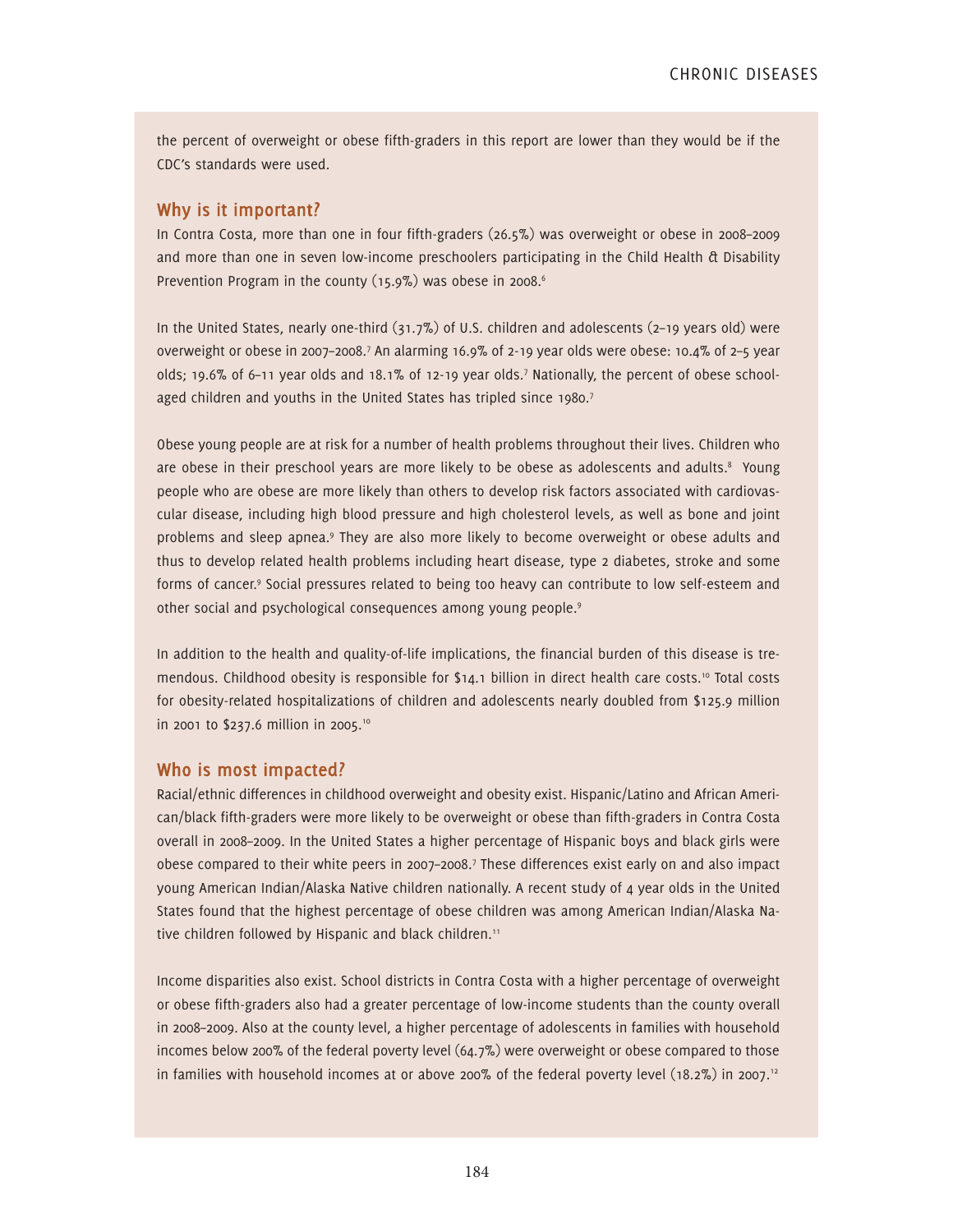There is no single cause of overweight and obesity.<sup>13</sup> Children become overweight or obese when they consume more calories than they expend through physical activity, and normal growth and development.<sup>13</sup> Although some children may be more likely to gain excess weight as a result of their genetics, behaviors including not getting enough physical activity, spending too much time being sedentary, and consuming too many calories (e.g., eating large food and drink portion sizes, calorie-dense foods and sugar-sweetened beverages) play an important role in the development of obesity.<sup>13</sup> Social and physical environments at home, in child care settings, schools and communities can support or hinder these behaviors.

#### **What can we do about it?**

To support healthy growth and development, public health recommendations suggest that children and adolescents engage in at least 60 minutes of physical activity most, preferably all, days of the week; limit time spent being sedentary (e.g., children's total electronic media time, including television viewing time, should be no more than one to two hours a day); and eat a balanced, nutritious, age-appropriate diet that includes reasonable portion sizes, a variety of fruits and vegetables, whole grains, lean meats, low fat dairy, and limited sugar, salt and fat.<sup>14, 15</sup>

Unfortunately, young people do not get adequate physical activity or eat enough fruits and vegetables. In Contra Costa in 2007, only 35.4% of 5–11 year olds were physically active for at least one hour daily.<sup>16</sup> More than half  $(57.7\%)$  of 2-11 year olds consumed fewer than five servings of fruits and vegetables daily and almost two-thirds (62.7%) ate fast food at least once a week.16

Healthy eating and physical activity behaviors can decrease the risk of becoming obese.<sup>1</sup> It is particularly important for children to establish healthy habits for eating and active play early in life. Children who are physically active are more likely to be active as adolescents and adults.<sup>13</sup> Since home, school and other community environments have the potential to influence children's eating and physical activity behaviors, programs and policies that support healthy choices for children and their families in these environments are critical to address this problem. $8,13$ 

The CDC's Division of Nutrition, Physical Activity and Obesity recommends the following to address childhood obesity: increase breastfeeding (initiation, duration and exclusivity), physical activity and fruit and vegetable consumption; decrease consumption of sugar-sweetened beverages, high energy-dense foods (i.e., foods high in calories per gram weight), and television viewing.17 In May 2010, the U.S. Childhood Obesity Task Force developed an action plan to reduce childhood obesity to 5% by 2030.' The plan suggests that comprehensive approaches involving multiple sectors in society are needed to address the behavioral risk factors associated with obesity.<sup>2</sup> A summary of the Task Force's recommendations follows:

• Start early with: good prenatal care for parents to ensure healthy weight at conception and during pregnancy; support for breastfeeding; and quality child care environments that offer healthy foods and beverages, and plenty of opportunities for young children to be physically active. Limiting "screen time" (i.e., time spent in sedentary activities such as watching television or playing computer games) is another important strategy to begin implementing early in life.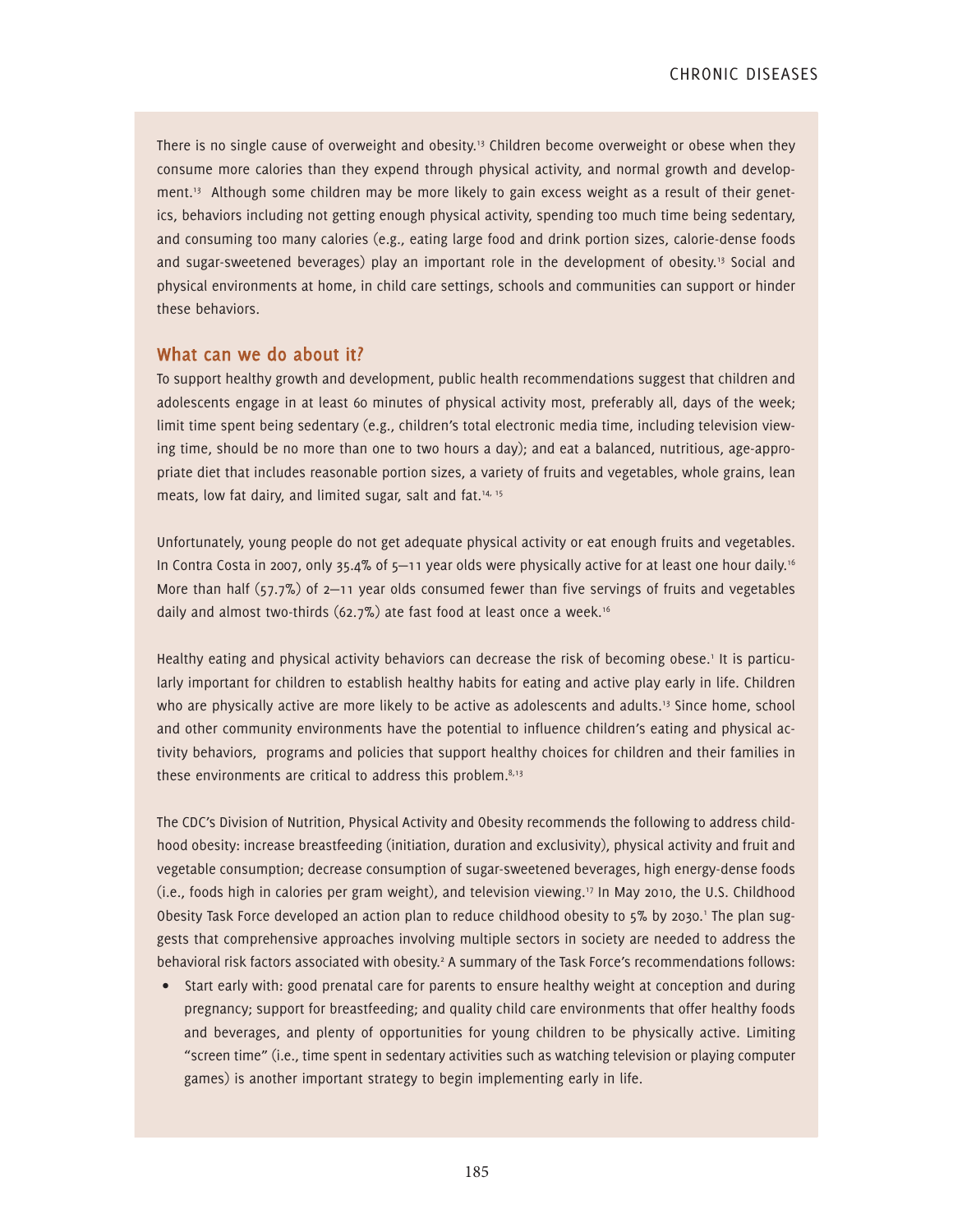- Help parents and caregivers make healthy choices for children with simple, useful nutritional information and better food package and menu labeling; less marketing of unhealthy products to children, and improved health care services including BMI measurement for all children.
- Provide greater access to healthy foods by: improving the nutritional quality of federally-supported school meal programs and other foods and beverages sold in schools and offered through afterschool programs; increasing access to affordable, healthy food in neighborhoods in underserved communities through new supermarkets and grocery stores and farmers markets; and lowering the price of healthy foods relative to unhealthy foods.
- Encourage children to be more physically active by: providing quality physical education, recess and other physical activity opportunities during and after school; creating better access to safe parks, playgrounds, and indoor and outdoor recreational facilities; and modifying the built environment to make it easier for young people to walk or bike safely in their communities.

## Data Sources: Childhood Overweight & Obesity

#### **TABLES**

Tables 1–2: Overweight and obesity data from the California Department of Education (CDE), Standards and Assessment Division, 2008–2009 California Physical Fitness Report. Retrieved February 4, 2010 from http://dq.cde.ca.gov/dataquest/. These analyses are based on data from the Body Composition portion of the CDE Physical Fitness Test, which uses several methods to evaluate children's body composition: (1) body mass index (BMI), calculated from measured height and weight and (2) body fatness using triceps and calf skinfolds. Students were considered "overweight" or "obese" if their body composition (i.e., BMI or body fatness) was higher than the "Healthy Fitness Zone (HFZ)," a range developed by The Cooper Institute to indicate the minimum level of fitness thought to provide some protection from health risks associated with inadequate fitness. The HFZ for the body composition test does not directly correspond to the Centers for Disease Control and Prevention categories of "overweight" or "obese." However, all children with a BMI higher than the HFZ would be considered overweight or obese based on the CDC's standards. Because the HFZ range is slightly more generous than the CDC's criteria, the estimates of the percent of overweight or obese 5th graders in this report are lower than they would be if the CDC's standards were used. For more information about calculating and interpreting BMI for children, go to the CDC's website: http://www.cdc.gov/healthyweight/assessing/bmi/childrens\_bmi/about\_childrens\_bmi.html.

For more information about the Healthy Fitness Zone, see the CDE Physical Fitness Test—Report Definitions at http://dq.cde.ca.gov/dataquest/PhysFitness/gls\_pft\_hfz.asp Also seeThe Cooper Institute's Fitness gram/Activitygram Reference Guide at http://www.cooperinstitute.org/ourkidshealth/fitnessgram/documents/FITNESSGRAM\_ReferenceGuide.pdf.

The CDE's aggregate data for number of students tested and percent of students outside the HFZ on the body composition test were used by Contra Costa Health Services' Community Health Assessment Planning and Evaluation Unit (CHAPE) to calculate the number of overweight or obese students. Because the CDE includes "partially tested students" in the total number of students tested, the number of overweight or obese students calculated by CHAPE may be an overestimate. Counts fewer than five are not shown in order to protect anonymity. Overweight and obesity statistics were not calculated for any group with fewer than 20 cases due to unstable estimates.

Fifth-grade students from several school districts and schools were included in the county total but are not listed separately. Data was not available for all schools. Oakley Unified School District did not provide fitness test data to the state and is therefore not included in the county total. Data presented for Hispanics/Latinos include Hispanic/ Latino students of any race. Data presented for whites, Native Hawaiian/Pacific Islanders, Asian, American Indians/